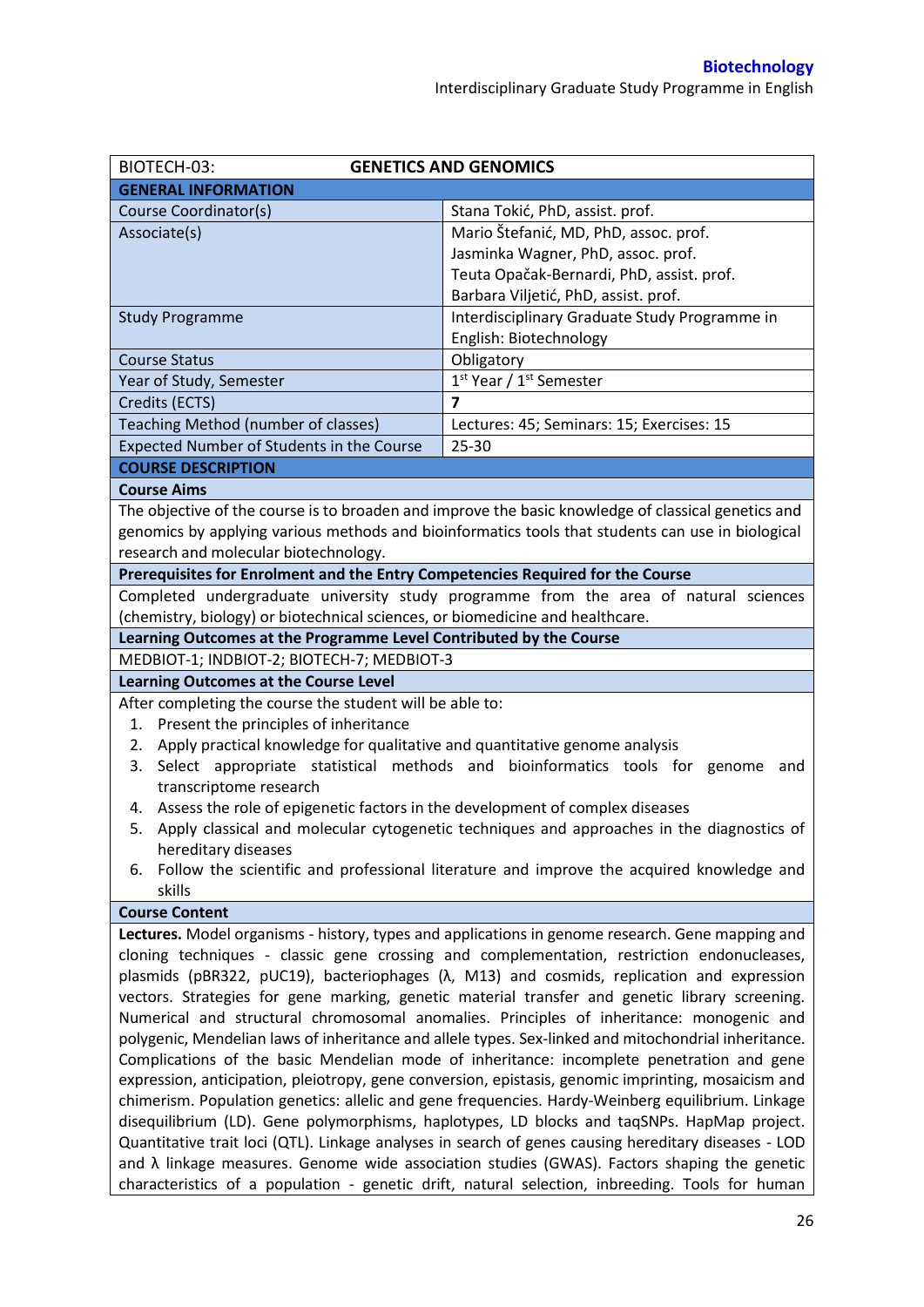Interdisciplinary Graduate Study Programme in English

genome variability assessment and gene mapping - PCR (multiplex, nested, reverse-transcription, real-time, touchdown, asymmetric), RFLP, SNP and STR analysis, FISH chromosome mapping, genomic library search (BAC and YAC ) and positional cloning, contig and restriction maps, candidate gene analysis, UCSC Human Genome Viewer. Evolution of DNA sequence analysis – Maxam and Gilbert method, Sanger method, next generation sequencing (NGS) - overview of experimental protocols and NGS platforms (Illumina, Roche, SOLiD, Ion Torrent, Nanopore, PacBio), and data analysis in comparison to reference genomic databases. Methods for gene expression (qPCR, microarray and mRNA / microRNA sequencing) and gene function analysis (knockout / knockdown transgenic animal models). The role of epigenetic factors in regulation of gene expression and disease occurrence. Clinical genetics and diagnostics of genetic diseases cytogenetic testing, risk allele genotyping, predictive and prenatal testing, DNA profiling, genetic counselling and a personalized approach to therapy.

**Seminars.** Model organisms in biotechnology research. Principles and application of statistical methods in genetics. Whole-exome NGS analysis. Application of chromosomal microarray in diagnostics. Application of pharmacogenetics in personalized therapy.

**Exercises.** DNA isolation by affinity method, fragmentation by restriction enzymes and restriction fragment length polymorphism (RFLP) analysis using agarose gel electrophoresis. Qualitative and quantitative DNA analysis by agarose gel electrophoresis, Qubit fluorometer and qPCR analysis. STR analysis by capillary electrophoresis. RNA isolation, cDNA synthesis and gene expression analysis using TaqMan technology and RT-qPCR method. Chromosome karyotyping of peripheral mononuclear leukocytes by GTG banding. Detection of microdeletion syndromes by FISH method. Teaching Methods

Lectures; seminars; laboratory exercises

Students' Obligations

Attendance at all forms of classes is mandatory and the students are obligated to attend all knowledge tests. The students may be absent from 30% (full-time students) and 50% (part-time students) of each of the forms of classes, provided that the absence is justified. An exercise or a seminar which has not been completed must be made up through a midterm exam.

**Monitoring the Activity of the Students** *(Connecting Learning Outcomes, Teaching Methods, and Grading)*

| <b>Class-related</b>                                | <b>ECTS</b>  | Learning | <b>Student activity</b>        | <b>Evaluation</b>                  | <b>Grade points</b> |      |
|-----------------------------------------------------|--------------|----------|--------------------------------|------------------------------------|---------------------|------|
| activity                                            |              | outcome  |                                | method                             | Min.                | Max. |
| Attending and<br>active participation<br>(lectures) | 0.5          | $1 - 6$  | Attendance at<br>classes       | Keeping<br>records                 | $\mathcal{P}$       | 10   |
| Seminar work                                        | $\mathbf{1}$ | $1 - 6$  | Seminar work                   | Presentation<br>of seminar<br>work | 10                  | 20   |
| Laboratory<br>exercises                             | $\mathbf{1}$ | 5,6      | Work in laboratory             | Written<br>report                  | 8                   | 20   |
| Final exam                                          | 3.5          | $1 - 6$  | Studying for the<br>final exam | Written<br>exam                    | 30                  | 50   |
| <b>Total</b>                                        | 6            |          |                                |                                    | 50                  | 100  |